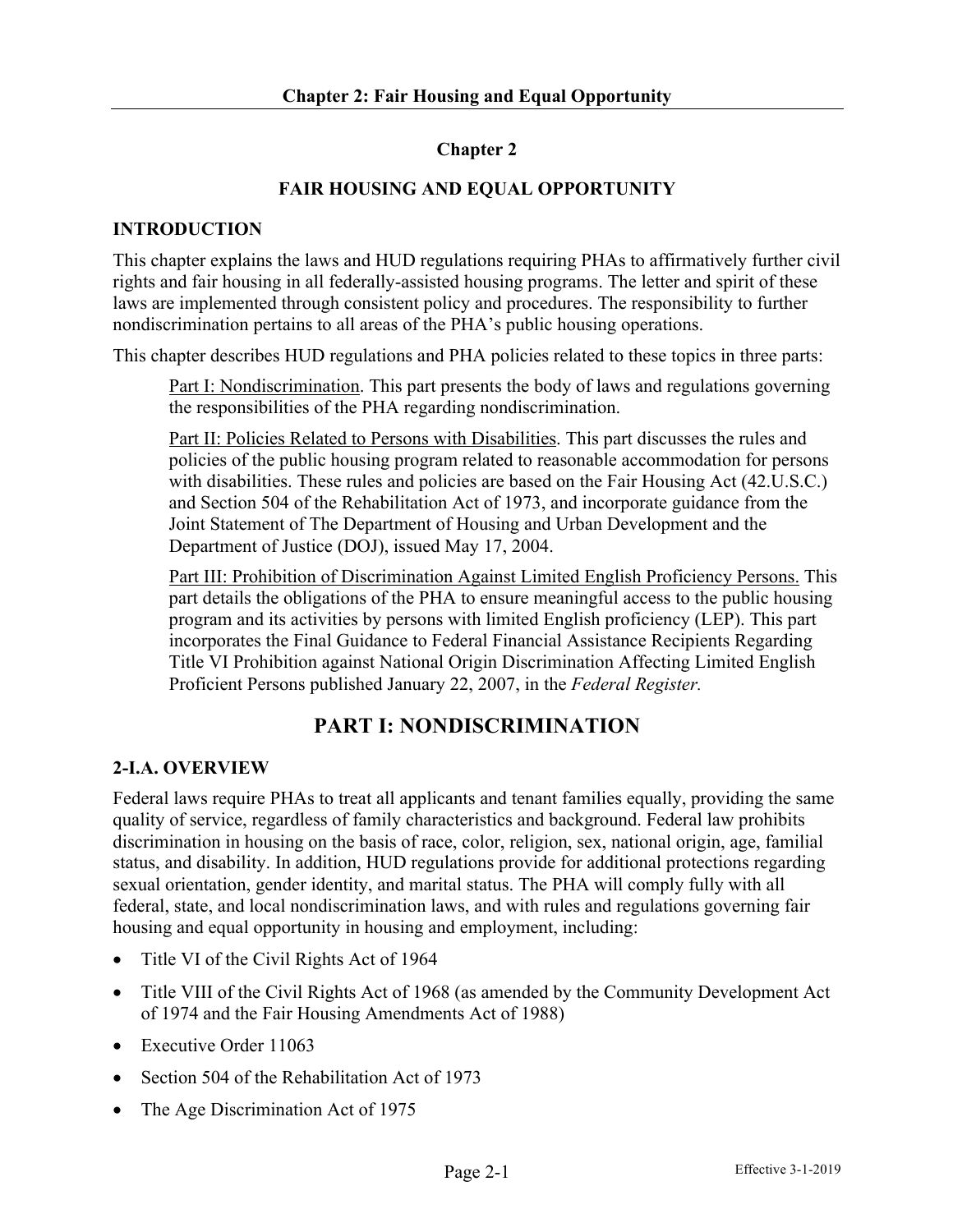- Title II of the Americans with Disabilities Act (to the extent that it applies, otherwise Section 504 and the Fair Housing Amendments govern)
- The Equal Access to Housing in HUD Programs Regardless of Sexual Orientation or Gender Identity Final Rule, published in the *Federal Register* February 3, 2012 and further clarified in Notice PIH 2014-20
- The Violence against Women Act of 2013 (VAWA)
- Any applicable state laws or local ordinances and any legislation protecting individual rights of tenants, applicants, or staff that may subsequently be enacted

When more than one civil rights law applies to a situation, the laws will be read and applied together.

This section provides the list of applicable federal nondiscrimination laws. The PHA must also fully comply with any state and local laws, ordinances and regulations governing fair housing and equal opportunity, protecting the rights of tenants, applicants or staff.

### **2-I.B. NONDISCRIMINATION**

The purpose of this policy is to ensure the PHA treats applicants and residents fairly and consistently, and especially avoids discriminatory practices based on the federallyprotected classes of race, color, sex, religion, familial status, age, disability, or national origin, as well as additional protections afforded under the regulations with regard to gender identity, sexual orientation, and marital status. This obligation is central to HUD and the PHA. However, the PHA should also check state and local laws and ordinances and add to the federally-protected groups any additional protected group or groups.

#### • **Discrimination Complaints:**

Applicants or tenant families who believe that they have been subject to unlawful discrimination may notify the PHA in writing.

Within 10 business days of receiving the complaint, the PHA will provide a written notice to those alleged to have violated the rule. The PHA will also send a written notice to the complainant informing them that notice was sent to those alleged to have violated the rule, as well as information on how to complete and submit a housing discrimination complaint form to HUD's Office of Fair Housing and Equal Opportunity (FHEO).

The PHA will attempt to remedy discrimination complaints made against the PHA and will conduct an investigation into all allegations of discrimination.

Within 5 business days following the conclusion of the PHA's investigation, the PHA will provide the complainant and those alleged to have violated the rule with findings and either a proposed corrective action plan or an explanation of why corrective action is not warranted.

The PHA will keep a record of all complaints, investigations, notices, and corrective actions. (See Chapter 16.)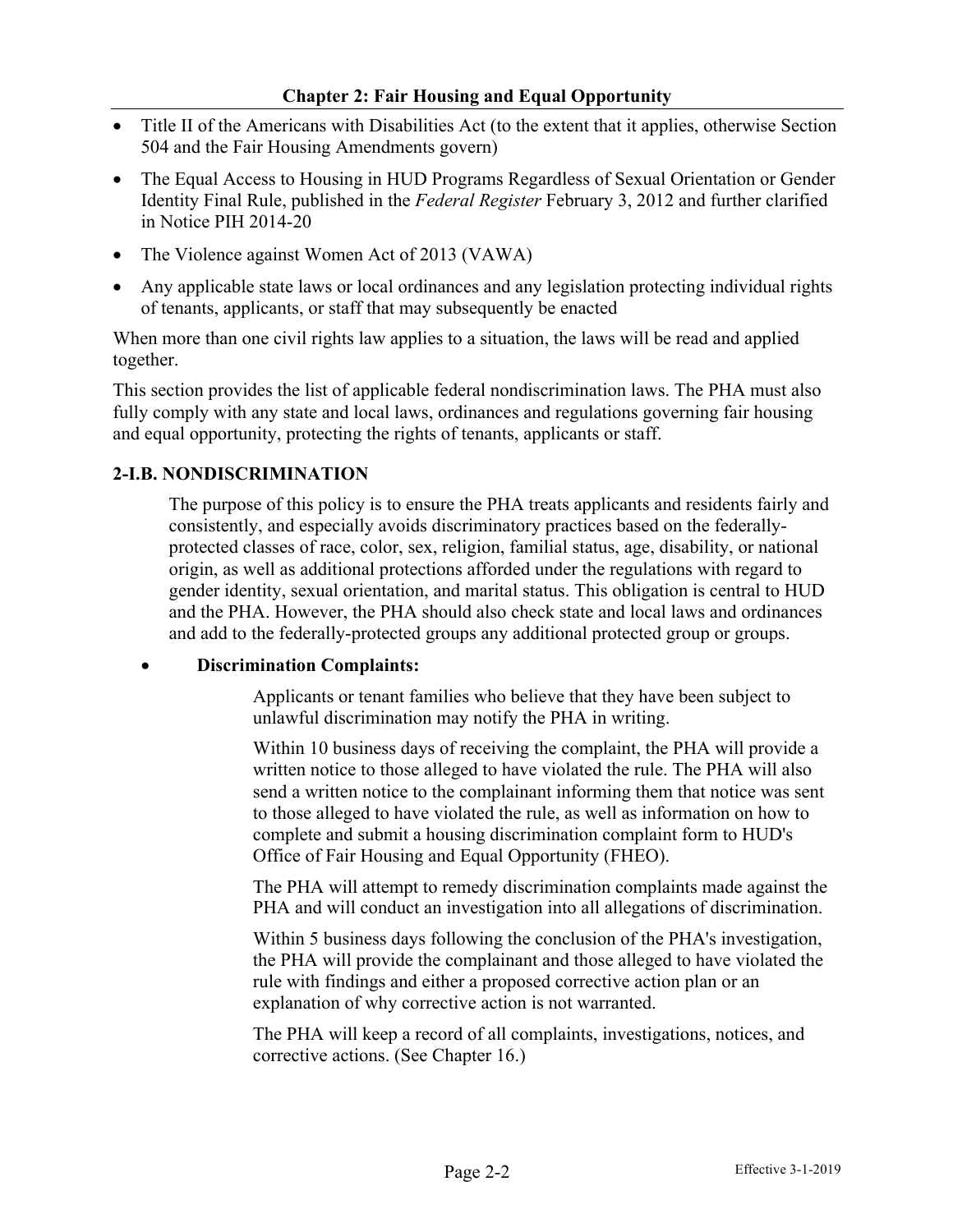# **Chapter 2: Fair Housing and Equal Opportunity PART II: POLICIES RELATED TO PERSONS WITH DISABILITIES**

#### **2-II.A. OVERVIEW:**

One type of disability discrimination prohibited by the Fair Housing Act is the refusal to make reasonable accommodation in rules, policies, practices, or services when such accommodation may be necessary to afford a person with a disability the equal opportunity to use and enjoy a program or dwelling under the program.

The PHA must ensure that persons with disabilities have full access to the PHA's programs and services. This responsibility begins with the first inquiry of an interested family and continues through every programmatic area of the public housing program [24 CFR 8].

The PHA must provide a notice to each tenant that the tenant may, at any time during the tenancy, request reasonable accommodation of a handicap of a household member, including reasonable accommodation so that the tenant can meet lease requirements or other requirements of tenancy [24 CFR 966.7(b)].

> The PHA will ask all applicants and resident families if they require any type of accommodations, in writing, on the intake application, reexamination documents, and notices of adverse action by the PHA, by including the following language:

> "If you or anyone in your family is a person with disabilities, and you require a specific accommodation in order to fully utilize our programs and services, please contact the housing authority."

A specific position and phone number will be provided as the contact person for requests for accommodation for persons with disabilities. The PHA's Transfer/Accommodation Form shall be given to all current residents who indicate a need.

#### **2-II.B. DEFINITION OF REASONABLE ACCOMMODATION**

A "reasonable accommodation" is a change, exception, or adjustment to a policy, practice or service that may be necessary for a person with a disability to have an equal opportunity to use and enjoy a dwelling, including public and common use spaces. Since policies and services may have a different effect on persons with disabilities than on other persons, treating persons with disabilities exactly the same as others will sometimes deny them an equal opportunity to use and enjoy a dwelling. [Joint Statement of the Departments of HUD and Justice: Reasonable Accommodations under the Fair Housing Act]

Federal regulations stipulate that requests for accommodations will be considered reasonable if they do not create an "undue financial and administrative burden" for the PHA, or result in a "fundamental alteration" in the nature of the program or service offered. A fundamental alteration is a modification that alters the essential nature of a provider's operations.

#### **Types of Reasonable Accommodations**

When it is reasonable (see definition above and Section 2-II.E), the PHA shall accommodate the needs of a person with disabilities. Examples include but are not limited to: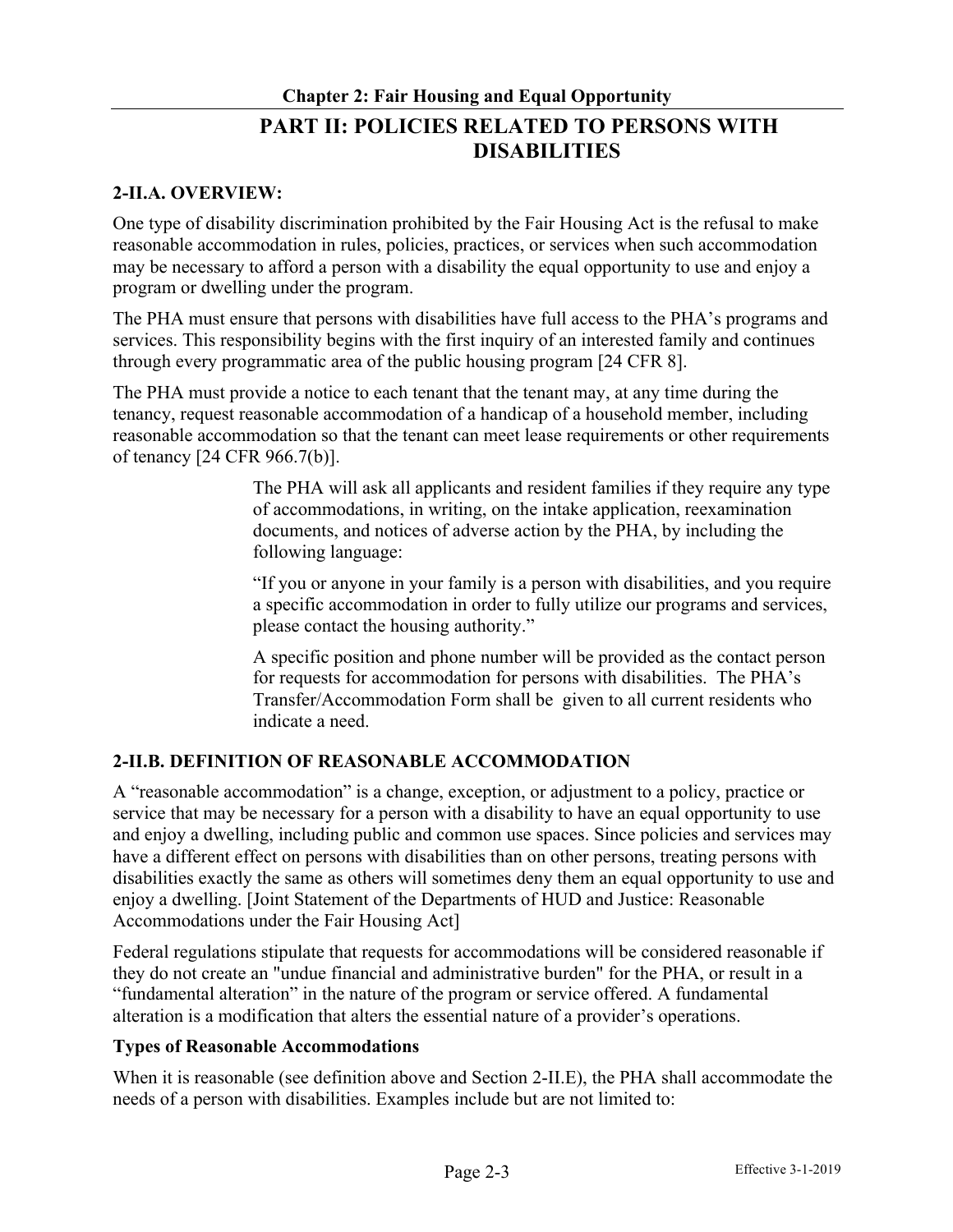- Permitting applications and reexaminations to be completed by mail
- Providing "large-print" forms
- Conducting home visits
- Permitting a higher utility allowance for the unit if a person with disabilities requires the use of specialized equipment related to the disability
- Modifying or altering a unit or physical system if such a modification or alteration is necessary to provide equal access to a person with a disability
- Installing a ramp into a dwelling or building
- Installing grab bars in a bathroom
- Installing visual fire alarms for hearing impaired persons
- Allowing a PHA-approved live-in aide to reside in the unit if that person is determined to be essential to the care of a person with disabilities, is not obligated for the support of the person with disabilities, and would not be otherwise living in the unit.
- Providing a designated handicapped-accessible parking space
- Allowing an assistance animal
- Permitting an authorized designee or advocate to participate in the application or certification process and any other meetings with PHA staff
- Displaying posters and other housing information in locations throughout the PHA's office in such a manner as to be easily readable from a wheelchair

A person with a disability may require special accommodations in order to have equal access to the public housing program. The types of reasonable accommodations the PHA can provide include changes, exceptions, or adjustments to a rule, policy, practice, or service.

## **2-II.C. REQUEST FOR AN ACCOMMODATION**

If an applicant or participant indicates that an exception, change, or adjustment to a rule, policy, practice, or service is needed because of a disability, HUD requires that the PHA treat the information as a request for a reasonable accommodation, even if no formal request is made [Joint Statement of the Departments of HUD and Justice: Reasonable Accommodations under the Fair Housing Act].

The family must explain what type of accommodation is needed to provide the person with the disability full access to the PHA's programs and services.

If the need for the accommodation is not readily apparent or known to the PHA, the family must explain the relationship between the requested accommodation and the disability.

> The PHA will encourage the family to make its request in writing using a reasonable accommodation request form. However, the PHA will consider the accommodation any time the family indicates that an accommodation is needed whether or not a formal written request is submitted.

#### **2-II.D. VERIFICATION OF DISABILITY**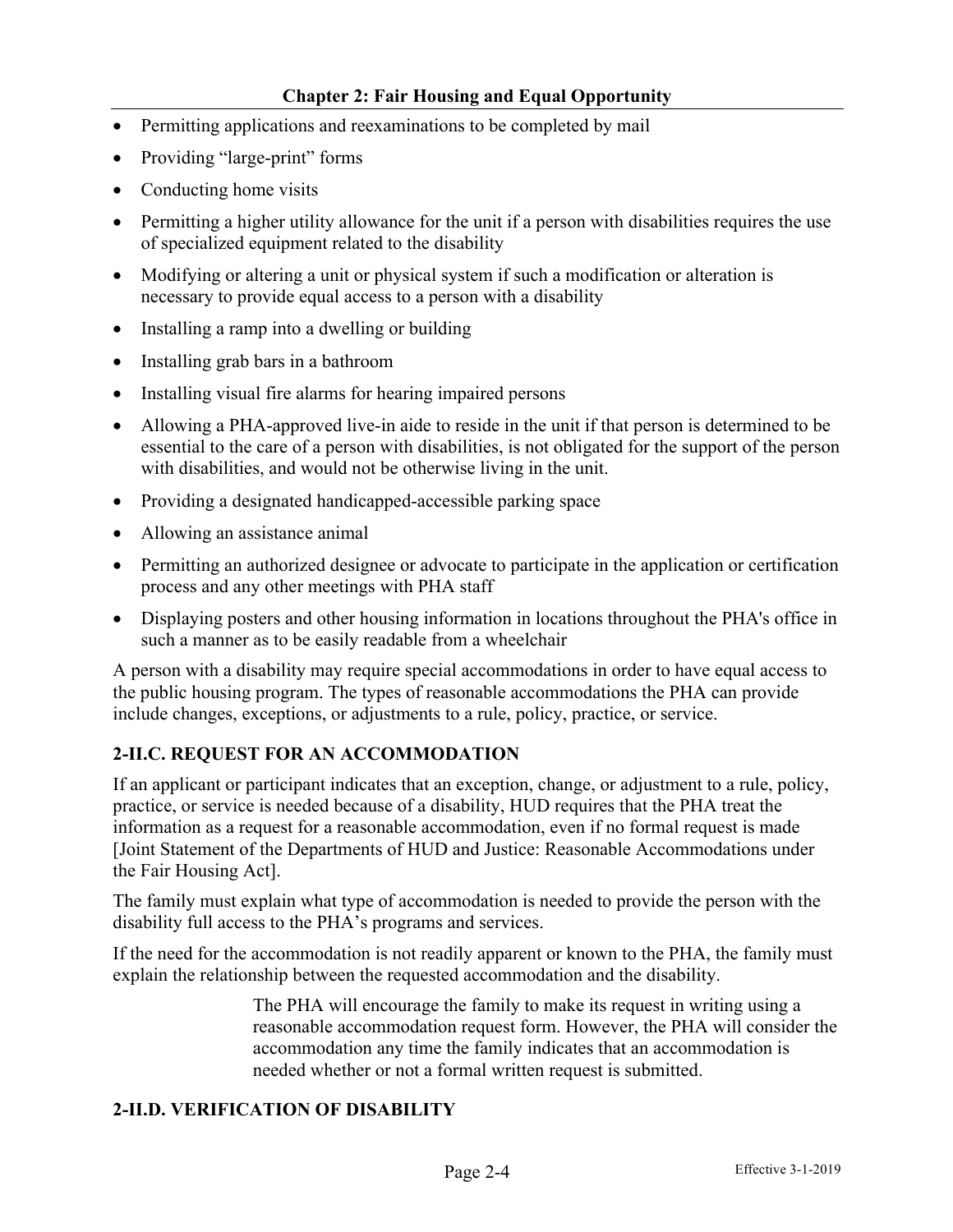### **Chapter 2: Fair Housing and Equal Opportunity**

The regulatory civil rights definition for persons with disabilities is provided in Exhibit 2-1 at the end of this chapter. The definition of a person with a disability for the purpose of obtaining a reasonable accommodation is much broader than the HUD definition of disability which is used for waiting list preferences and income allowances.

Before providing an accommodation, the PHA must determine that the person meets the definition of a person with a disability, and that the accommodation will enhance the family's access to the PHA's programs and services.

If a person's disability is obvious or otherwise known to the PHA, and if the need for the requested accommodation is also readily apparent or known, no further verification will be required [Joint Statement of the Departments of HUD and Justice: Reasonable Accommodations under the Fair Housing Act].

If a family indicates that an accommodation is required for a disability that is not obvious or otherwise known to the PHA, the PHA must verify that the person meets the definition of a person with a disability, and that the limitations imposed by the disability require the requested accommodation.

When verifying a disability, the PHA will follow the verification policies provided in Chapter 7. All information related to a person's disability will be treated in accordance with the confidentiality policies provided in Chapter 16 (Program Administration). In addition to the general requirements that govern all verification efforts, the following requirements apply when verifying a disability:

- Third-party verification must be obtained from an individual identified by the family who is competent to make the determination. A doctor or other medical professional, a peer support group, a non-medical service agency, or a reliable third party who is in a position to know about the individual's disability may provide verification of a disability [Joint Statement of the Departments of HUD and Justice: Reasonable Accommodations under the Fair Housing Act].
- The PHA must request only information that is necessary to evaluate the disability-related need for the accommodation. The PHA may not inquire about the nature or extent of any disability.
- Medical records will not be accepted or retained in the participant file.
- In the event that the PHA does receive confidential information about a person's specific diagnosis, treatment, or the nature or severity of the disability, the PHA will dispose of it. In place of the information, the PHA will note in the file that the disability and other requested information have been verified, the date the verification was received, and the name and address of the knowledgeable professional who sent the information [Notice PIH 2010-26].

Before providing an accommodation, the PHA must determine that the person meets the applicable definition of a person with a disability, and that the accommodation will enhance the family's access to the PHA's programs and services. Verification policies are contained in Chapter 7.

**2-II.E. APPROVAL/DENIAL OF A REQUESTED ACCOMMODATION** [Joint Statement of the Departments of HUD and Justice: Reasonable Accommodations under the Fair Housing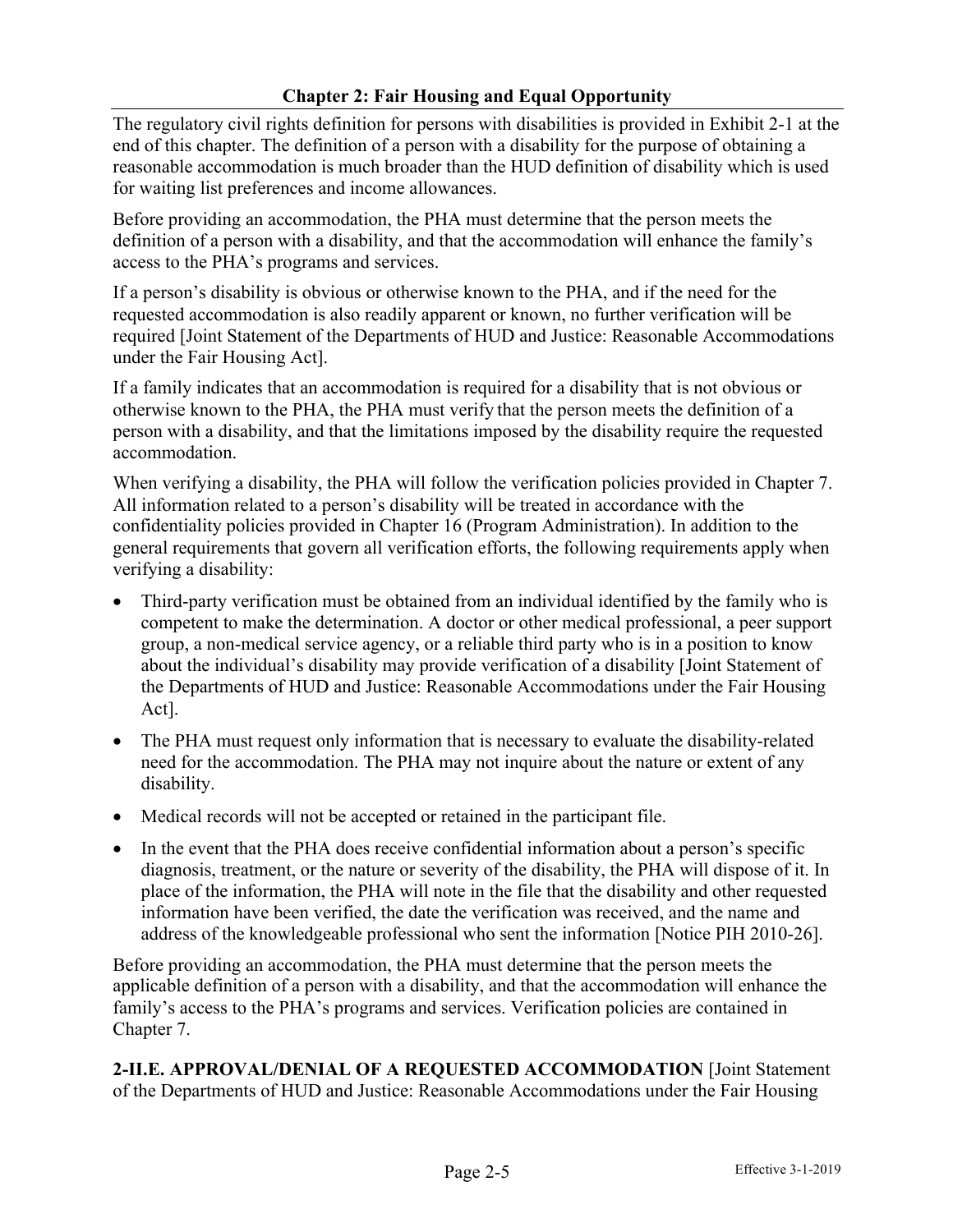#### **Chapter 2: Fair Housing and Equal Opportunity**

Act, Notice PIH 2010-26].

The PHA must approve a request for an accommodation if the following three conditions are met.

- The request was made by or on behalf of a person with a disability.
- There is a disability-related need for the accommodation.
- The requested accommodation is reasonable, meaning it would not impose an undue financial and administrative burden on the PHA, or fundamentally alter the nature of the PHA's operations.

Requests for accommodations must be assessed on a case-by-case basis. The determination of undue financial and administrative burden must be made on a case-by-case basis involving various factors, such as the overall size of the PHA's program with respect to the number of employees, type of facilities and size of budget, type of operation including composition and structure of workforce, the nature and cost of the requested accommodation, and the availability of alternative accommodations that would effectively meet the family's disability-related needs.

Before making a determination whether to approve the request, the PHA may enter into discussion and negotiation with the family, request more information from the family, or may require the family to sign a consent form so that the PHA may verify the need for the requested accommodation.

> After a request for an accommodation is presented, the PHA will respond, in writing, within 10 business days.

If the PHA denies a request for an accommodation because there is no relationship, or nexus, found between the disability and the requested accommodation, the notice will inform the family of the right to appeal the PHA's decision through an informal hearing (if applicable) or the grievance process (see Chapter 14).

If the PHA denies a request for an accommodation because it is not reasonable (it would impose an undue financial and administrative burden or fundamentally alter the nature of the PHA's operations), the PHA will discuss with the family whether an alternative accommodation could effectively address the family's disability-related needs without a fundamental alteration to the public housing program and without imposing an undue financial and administrative burden.

If the PHA believes that the family has failed to identify a reasonable alternative accommodation after interactive discussion and negotiation, the PHA will notify the family, in writing, of its determination within 10 business days from the date of the most recent discussion or communication with the family. The notice will inform the family of the right to appeal the PHA's decision through an informal hearing (if applicable) or the grievance process (see Chapter 14).

#### **2-II.F. PROGRAM ACCESSIBILITY FOR PERSONS WITH HEARING OR VISION IMPAIRMENTS [24 CFR 8.6]**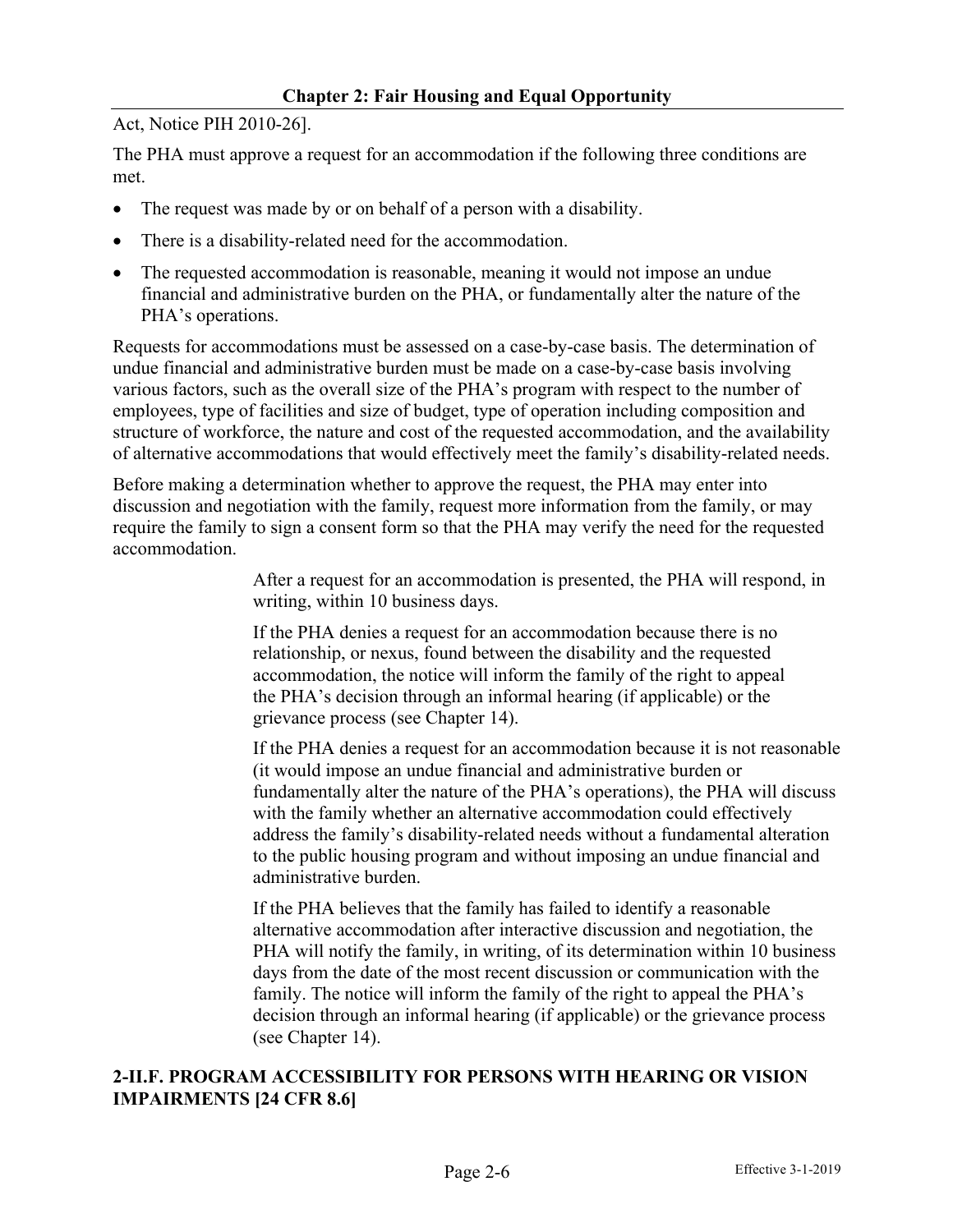To meet the needs of persons with hearing impairments, TTD/TTY (text telephone display / relay) communication will be available.

To meet the needs of persons with vision impairments, large-print versions of key program documents can be made available upon request. When visual aids are used in public meetings or presentations, or in meetings with PHA staff, one-on-one assistance will be provided upon request.

Additional examples of alternative forms of communication are sign language interpretation; having material explained orally by staff; or having a third party representative (a friend, relative or advocate, named by the applicant) to receive, interpret and explain housing materials and be present at all meetings.

## **2-II.G. PHYSICAL ACCESSIBILITY**

Reasonable accommodations will be made for persons with a verified disability who require an advocate or accessible offices.

## **2-II.H. DENIAL OR TERMINATION OF ASSISTANCE [24 CFR 966.7]**

A PHA's decision to deny or terminate the assistance of a family that includes a person with disabilities is subject to consideration of reasonable accommodation.

# **PART III: IMPROVING ACCESS TO SERVICES FOR PERSONS WITH LIMITED ENGLISH PROFICIENCY (LEP)**

## **2-III.A. OVERVIEW**

Under Title VI of the Civil Rights Act, recipients of federal financial assistance have a responsibility to ensure meaningful access to their programs and activities by persons with limited English proficiency (LEP).

Executive Order 13166 requires implementation of this provision of Title VI of the Civil Rights Act. On January 22, 2007, in the *Federal Register,* HUD published a notice explaining the responsibilities of recipients of federal financial assistance to ensure meaningful access to their programs and activities by persons with limited English proficiency (LEP).

## **2-III.B. ORAL INTERPRETATION**

The PHA will utilize a language line for telephone interpreter services. Where LEP persons desire, they will be permitted to use, at their own expense, an interpreter of their own choosing, in place of or as a supplement to the free language services offered by the PHA. The interpreter may be a family member or friend.

The PHA will analyze the various kinds of contacts it has with the public, to assess language needs and decide what reasonable steps should be taken. "Reasonable steps" may not be reasonable where the costs imposed substantially exceed the benefits.

Where feasible and possible, according to its language assistance plan (LAP), the PHA will train and hire bilingual staff to be available to act as interpreters